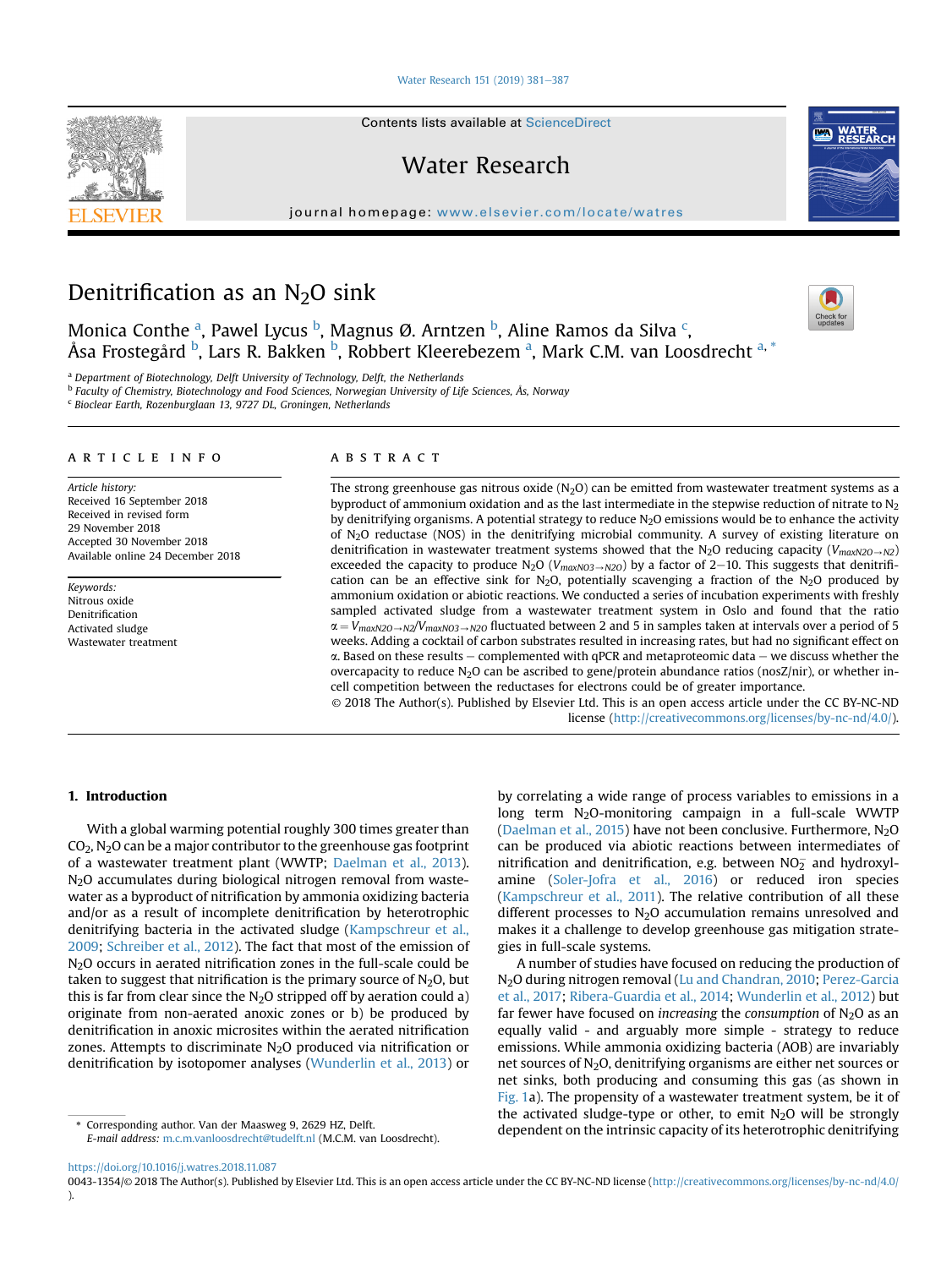<span id="page-1-0"></span>

Fig. 1. The denitrification pathway visualized in terms of (a) NO<sub>x</sub> substrate or (b) electron flow distribution in the ETC. The thickness of black and gray arrows represents the hypothetical proportional flux of N or e<sup>-</sup>-equivalents during incubation with NO $_{\rm 3}$  (assuming no accumulation of intermediates) or N<sub>2</sub>O, respectively and the difference in width in N or  $e^-$  flux through NOS represents a cell or community's overcapacity for N<sub>2</sub>O reduction. In (b) we assume that all 4 denitrifying enzymes share a common electron pool. A more complex mixed culture might be partly (or fully) composed of truncated denitrifiers, meaning that the arrows would be segregated in different cells, and different reductases could have access to electron pools of different sizes depending on the cell's metabolic capacity - or preference - to use some electron donor compounds over others.

community to reduce  $N_2O$ . A community with low  $N_2O$  reductase (NOS) activity relative to the other reductases (i.e. nitrate reductases, NAR, nitrite reductases, NIR, and nitric oxide reductases, NOR) will be a strong  $N<sub>2</sub>O$ -source, while one with high relative NOS activity will emit less  $N_2O$  and may even be able to function as a net sink for N2O produced during nitrification, as observed in microcosm experiments with Leca-particle biofilms in [Mao et al. \(2008\).](#page-5-0)

The degree of NOS activity - and the resulting  $N_2O$  sink/source strength - of an ecosystem will ultimately depend on a) the genetic potential of the denitrifying community within and/or b) on the overall physiology of said community (including regulation phenomena, enzyme kinetics, electron affinity of the different reductases, etc). Microorganisms can harbor different combinations of denitrification genes in their genome ([Graf et al., 2014](#page-5-0); [Lycus](#page-5-0) [et al., 2017](#page-5-0); [Roco et al., 2017](#page-6-0); [Shapleigh, 2013\)](#page-6-0): e.g. denitrifiers lacking the nosZ gene encoding NOS are widespread, as are organisms solely equipped with nosZ (coined non-denitrifying  $N_2O$ reducers in [Sanford et al., 2012;](#page-6-0) [Hallin et al., 2018,](#page-5-0) and referred to as such from here on). Thus, microbial community structure can play a role in the  $N_2O$  sink/source potential of a system. But even in denitrifying organisms harboring all the reductases necessary to complete the denitrification pathway (i.e. NAR/NAP, NIR, NOR, and NOS), transcriptional regulation and post transcriptional phenomena may cause an imbalance in the activity of these enzymes, leading to the release of  $N_2O$  and/or other intermediate products (i.e.  $NO<sub>2</sub>$  and NO; [Liu et al., 2013;](#page-5-0) [Lycus et al., 2017](#page-5-0)). Such imbalances have been associated with e.g. the presence of  $O<sub>2</sub>$ , significant  $\rm NO_{2}^-$  accumulation, low C/N ratios, storage polymer metabolism and, not the least, rapid fluctuations in these parameters [\(Foley](#page-5-0)

## [et al., 2010](#page-5-0); [Kampschreur et al., 2008](#page-5-0); [Law et al., 2012](#page-5-0); [Lu and](#page-5-0) [Chandran, 2010;](#page-5-0) [Otte et al., 1996](#page-6-0); [Wunderlin et al., 2012](#page-6-0)).

In order to assess the intrinsic  $N_2O$  reduction capacity of activated sludge and its potential use in full-scale  $N<sub>2</sub>O$  emission mitigation strategies, an inventory was made of literature studies reporting maximum conversion rates for  $NO_3^-$ ,  $NO_2^-$ , and  $N_2O$  in a variety of heterotrophic denitrifying systems. Below we compiled the ratios of maximum rates of N<sub>2</sub>O production (from NO<sub>3</sub>) to N<sub>2</sub>Oreduction, which in general were not explicitly reported, as a proxy for the  $N_2O$  sink capacity of these systems and calculated the steady state concentrations of  $N_2O$  ( $[N_2O]_{ss}$ ), an estimation of the  $N_2O$ concentrations at which denitrification changes from being a net source of  $N_2O([N_2O]<[N_2O]_{ss})$  to become a net sink for  $N_2O([N_2O]>)$ [N<sub>2</sub>O]<sub>ss</sub>). Most studies involved lab-scale sequencing batch reactors (SBRs) run for prolonged periods of time, and the resulting microbial population likely had little similarities to that of the activated sludge used as inoculum. An exception is [Wicht \(1996\),](#page-6-0) who determined  $N_2O$  vs.  $NO_3^-$  consumption rates for activated sludge. However, acetate was used as a sole carbon and energy source, neglecting the contribution of microorganisms unable to use acetate in the NO<sub>3</sub> and N<sub>2</sub>O rates reported. In the present study we complement the existing literature by comparing the  $N_2O$  and  $NO_3^$ conversion rates of fresh activated sludge from a full-scale WWTP, with and without the addition of a mix of organic electron donors, and at 12 $\degree$ C, a value within the temperature range of the wastewater during most part of the sampling. Furthermore, we address the potential role of (i) the microbial gene and protein abundance in the  $N_2O$  sink capacity of the sludge - by quantifying the ratio of nir vs. nosZ genes and NIR vs. NOS proteins - and (ii) of differences in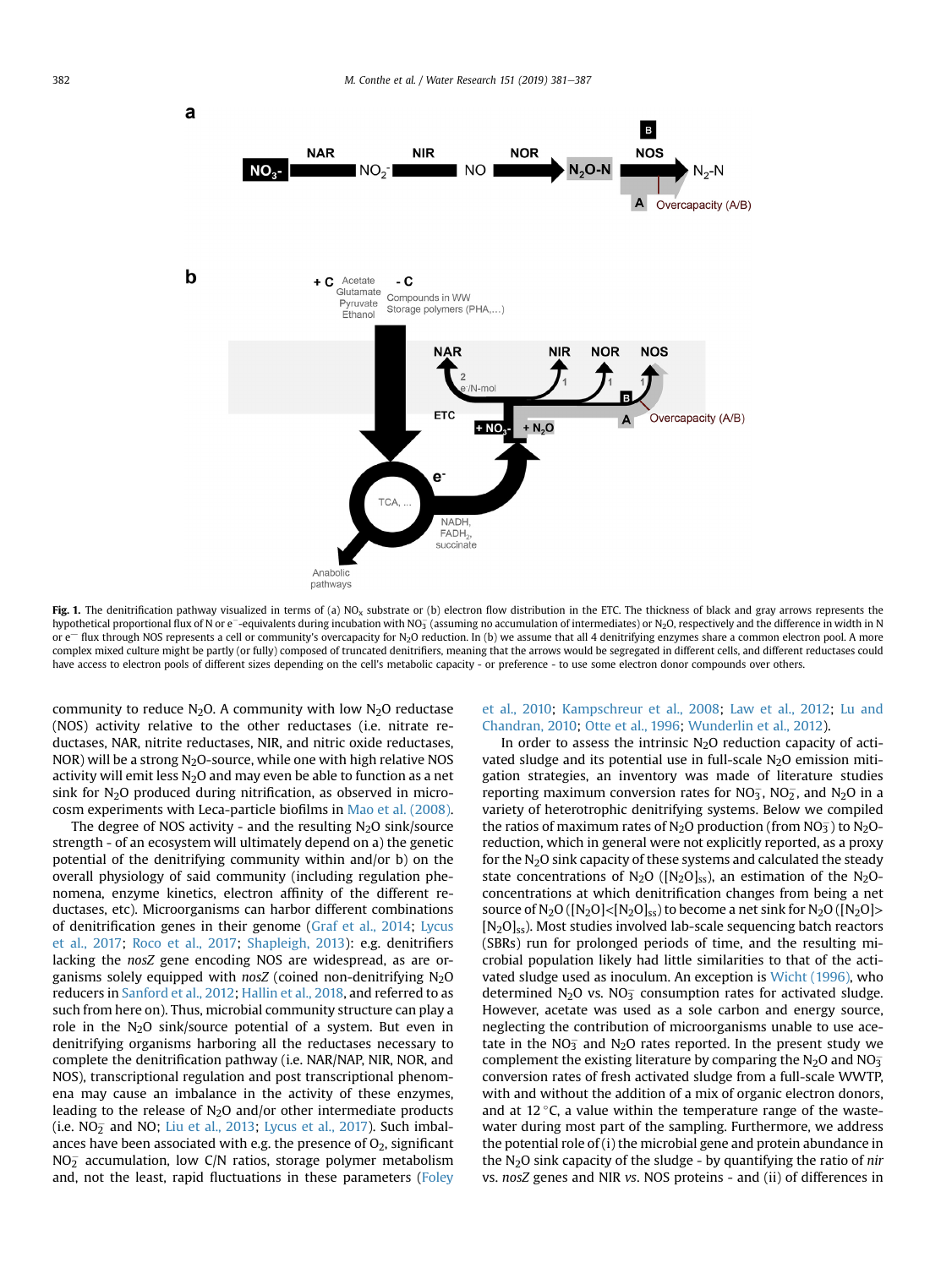electron affinity amongst denitrifying reductases by means of batch tests with the simultaneous addition of NO $_3^-$  and N $_2$ O. Based on the results obtained, we discuss the reasons why denitrification is potentially a source of  $N_2O$  in full-scale systems, and the possibility of exploiting the  $N_2O$  sink potential as a mitigation strategy to reduce emissions of this potent greenhouse gas.

#### 2. Materials and methods

#### 2.1.  $\rm NO_3^-$  and  $\rm N_2O$  batch tests with activated sludge

Batch tests were performed in 120 ml serum flasks filled with 50 ml of untreated, undiluted, fresh activated sludge from one of the pre-denitrification tanks of the Bekkelaget WWTP, which is a modified Ludzack-Ettinger (MLE)-type plant in Oslo, Norway (see Figure S1 and for a scheme of the process units, also described in[Venkatesh and Elmi, 2013\)](#page-6-0). Samples were taken over a period of 5 weeks in April and May 2015, and later in October 2015 and May 2017. Immediately after sampling, the activated sludge was transported to the lab on ice, dispensed in serum flasks while stirring for sample heterogeneity, and used for batch tests within 4 h after sampling. Preliminary tests showed that conversion rates were not affected by which process unit of the WWTP the activated sludge was obtained from (data not shown).

The flasks, once filled with the 50 ml of activated sludge sample and 3.5 cm long Teflon covered magnets, were sealed with rubber septa and metallic crimps, helium-washed with 6 cycles of vacuum and refilling of the headspace, and placed in the robotized incubation system described in [Molstad et al. \(2007\).](#page-5-0) After a period of 15 min with stirring at 600 rpm for the temperature of the samples to equilibrate with the surrounding water bath at  $12^{\circ}$ C, the flasks were injected with either 1 ml of pure  $N_2O$  gas (using a gas tight syringe, aiming for a final headspace concentration of  $1\%$  N<sub>2</sub>O or  $0.9 \text{ mM } N_2O-N$ ) or  $1 \text{ mM } NO_3^-$  (from a  $0.5M$  stock solution of  $NaNO<sub>3</sub>$ ) or both. These batch tests were conducted both with and without the addition of an external electron donor  $-a$  mixture of acetate, pyruvate, ethanol and glutamic acid- which was injected into the serum flasks to a final concentration of 0.5 mM for each electron donor, immediately before the injection of N<sub>2</sub>O or NO<sub>3</sub>. The transport coefficient for the transfer of gas between the headspace and the liquid was calculated to be  $10^{-3} Ls^{-1}$  at the stirring speed used -  $600$  rpm -, meaning that roughly  $5-6$  min were necessary for the gas-liquid concentrations to reach an equilibrium, as demonstrated in Figure S2. Therefore, to avoid confounding transport and  $N_2O$  reduction kinetics a period of 6.3 min was kept between the injection of  $N_2O$  and the first sampling of the headspace. Thereafter, the concentration of NO,  $N_2O$ ,  $N_2$ ,  $CO_2$ , He and  $O_2$  in the headspace was regularly analyzed by the robotized system and the corresponding concentration of NO, N2O, and  $N_2$  in the liquid calculated as described in [Molstad et al. \(2007\).](#page-5-0) When relevant,  $100 \mu$ L of slurry sample was collected manually for the immediate determination of NO $_3^-$  and NO $_2^-$  concentrations (see below). After verifying that results were reproducible (see Figure S3), replicate runs were sacrificed in exchange for a higher time resolution of the conversion rates (the sampling frequency of the robotized incubation system being limited by the length of the GC run and the number of flasks). For our purposes, we only considered the initial consumption rates (i.e. approximately during the first hour of incubation) to avoid the potential effect of changes in enzyme pools or depletion/accumulation of storage polymers (e.g. PHB) on  $N_2O$  reduction rates. The buffering capacity of the activated sludge itself was sufficient to maintain the pH in the range of 6.5–7.5 during the batch tests (the initial pH being  $6.5 \pm 0.2$ ; data not shown).

Control experiments with either 15% of acetylene in the

headspace or with autoclaved activated sludge (15 min at 121 $\,^{\circ}$ C; both treatments effectively inhibiting NOS activity) were performed.

# 2.2. Analytical procedures

 $NO<sub>3</sub>$  and  $NO<sub>2</sub>$  concentrations were determined by measuring the amount of nitric oxide (NO) produced by the reaction with vanadium (III) chloride in HCl at 95 °C ( $NO<sub>2</sub> + NO<sub>3</sub>$ ) and the reaction with sodium iodide in acetic acid at room temperature (NO $_2^$ only) using the purger system coupled to the Sievers Nitric oxide analyser NOA280i ([Braman and Hendrix, 1989;](#page-5-0) [Cox, 1980](#page-5-0)).

#### 2.3. qPCR and metaproteomics

Activated sludge samples were fixed in 100% ethanol (1 ethanol: 1 sample) and DNA was extracted using FastDNA® SPIN Kit for Soil (MP Biomedicals). The primers and PCR conditions used are found in Table S1. Given the potential PCR biases, and the fact that genes are not always expressed, as evidenced by the lacking correlation between gene numbers and related functions in microbial communities [\(Rocca et al., 2014](#page-6-0); [Lycus et al., 2017\)](#page-5-0), we also performed an Orbitrap-based mass spectrometry analysis of the proteins. For this, we used a curated database where all the bacterial genera reported to be abundant in activated sludge, anaerobic digesters and influent wastewater (based on MiDAS survey of 24 Danish wastewater treatment plants [Mielczarek et al., 2013\)](#page-5-0) were included. The protein extraction procedure aimed at the periplasmic fraction of proteins adapting the protocol for spheroplasts generation ([Ku](#page-5-0)č[era, 2003](#page-5-0)). 50 ml of activated sludge was centrifuged at 10 000 g for 20 min and the pellet was used for protein extraction. The pellet was resuspended in 20 ml of 0.1 M Tris-HCl, pH 8.0, 20% sucrose, 1 mM EDTA, 60 mg lysozyme (Fluka) and incubated for 30 min at 37 $\degree$ C, followed by addition of 25 ml of ice- $\text{cold H}_2\text{O}$  and gentle mixing by inverting the tube. The sample was then incubated on ice for another 10 min and centrifuged at 10000 g for 20 min. The supernatant containing water soluble proteins was then concentrated on VivaSpin centrifugal concentrator (Sartorius) with the 30 kDa cutoff. Concentrated preparate was used for proteomic analysis. More details can be found in Supplementary Materials.

# 2.4. Analysis of literature data

We selected studies that reported rates of nitrate reduction in the presence of nitrate excess ( $R_{NO3}$ ), and rates of N<sub>2</sub>O-reduction under conditions of  $N_2O$  excess and absence of other nitrogen oxyanions ( $R_{N2O}$ ), which were taken as estimates of the maximum rates of N<sub>2</sub>O production (V<sub>maxNO3</sub> $\rightarrow$ N<sub>2O</sub>) assuming no significant accumulation of intermediates, and the maximum rates of  $N_2O$ reduction ( $V_{maxN2O\rightarrow N2}$ ), respectively. We calculated the ratio  $\alpha = V_{maxN2O\rightarrow N2}/V_{maxN03\rightarrow N2O}$  with the data from these studies and we used this data to estimate steady state  $N_2O$  concentration during denitrification (at high nitrate concentrations,  $>> K<sub>S</sub>$ , no extra  $N_2O$  added). Assuming the gross production of  $N_2O$  to be as measured (=  $V_{maxNO3\rightarrow N2O}$ ), and the N<sub>2</sub>O reduction rate a simple Michaelis Menten function of the  $N_2O$  concentration the following differential equation can be set up:

# $d[N_2O]/dt = V_{maxNO3 \rightarrow N2O} - V_{maxN2O \rightarrow N2*}[N_2O]/([N_2O]+k_{mN2OR})$  (1)

Where [N<sub>2</sub>O] is the concentration in mol  $L^{-1}$  of N<sub>2</sub>O in the liquid and  $k_{\text{mN2OR}}$  is the half saturation constant in mol  $L^{-1}$  for N<sub>2</sub>O reductase. Solving for  $[N_2O]$  when  $d[N_2O]/dt = 0$  the steady state  $N_2O$  concentration ( $[N_2O]_{ss}$ ) can be obtained: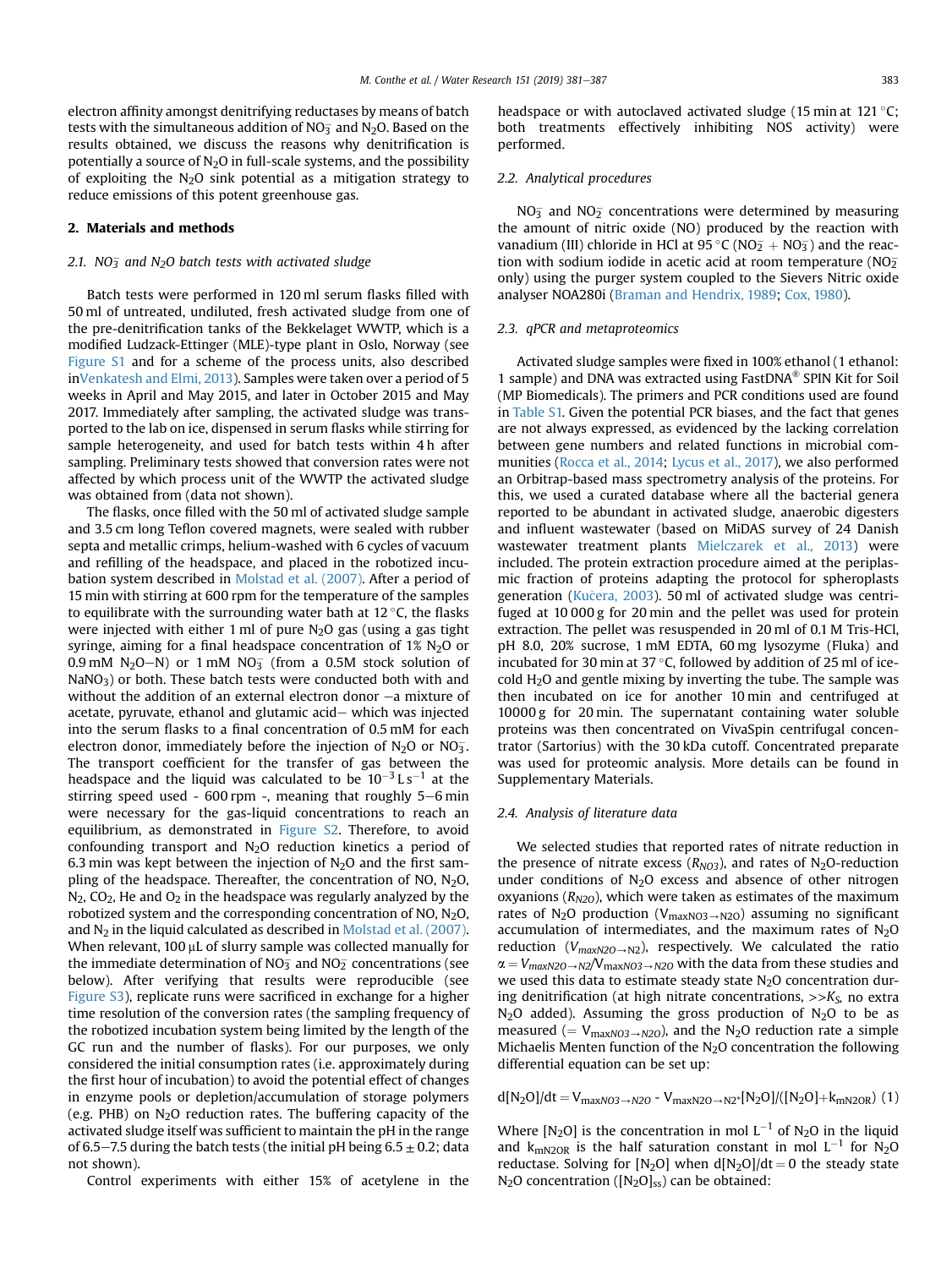<span id="page-3-0"></span> $[N_2O]_{ss} = k_{mN2OR}/(\alpha-1)$ , where  $\alpha = V_{maxN2O\rightarrow N2} / V_{maxN03\rightarrow N2O}$  (2)

### 3. Results and discussion

### 3.1. Overcapacity of  $N_2O$  reduction in activated sludge and other denitrifying systems

A number of studies in literature report the maximum rates, as measured in batch tests in the absence of substrate limitation, for the different steps of denitrification in activated sludge [\(Wicht,](#page-6-0) [1996](#page-6-0)) and denitrifying SBRs [\(Itokawa et al., 2001;](#page-5-0) [Pan et al., 2012,](#page-6-0) [2013](#page-6-0); [Ribera-Guardia et al., 2014](#page-6-0); [Wang et al., 2014](#page-6-0)). We calculated the ratio  $\alpha = V_{maxN2O\rightarrow N2}/V_{maxN03\rightarrow N2O}$ , which was not explicitly reported in these studies, as an indication of the  $N<sub>2</sub>O$  sink (or source) potential of the denitrifiying community in these systems. Interestingly the  $\alpha$  values obtained showed that N<sub>2</sub>O reduction rates were consistently higher than the corresponding  $NO_{3}^{-}$ reduction rates, by a factor between 2 and 10 (Table 1). We consider  $\alpha$  values > 1 to represent the overcapacity of the N<sub>2</sub>O reduction step relative to the rest of the denitrification pathway (as illustrated in [Fig. 1](#page-1-0)) and a measure of the potential  $N_2O$  sink capacity of the denitrifying community in these systems.

We carried out additional batch experiments to determine the  $V_{maxN2O\rightarrow N2}$  and  $V_{maxN03\rightarrow N2O}$  in freshly sampled activated sludge taken during a 5-week sampling campaign at the Bekkelaget WWTP, and on two subsequent occasions ([Fig. 2](#page-4-0)). The  $\alpha$  values obtained from these tests ranged from 2 to 5, reflecting a persistent N<sub>2</sub>O reduction overcapacity of the activated sludge over time ([Fig. 3\)](#page-4-0). The overcapacity was apparent in the batch tests both with and without the addition of a mixture of acetate, pyruvate, glutamic acid, and ethanol carbon substrate (rates increased by a factor of roughly 3–5 in the presence of the carbon substrate  $-$  Fig. S4). In the batch tests provided with external  $N<sub>2</sub>O$ , the measured rate of  $N<sub>2</sub>O$  depletion sometimes exceeded the measured rates of  $N<sub>2</sub>$ production by  $5-10\%$  (data not shown) and we considered that this could be due to strong sorption of  $N<sub>2</sub>O$  to the activated sludge or conversion via an abiotic pathway other than reduction to  $N_2$ . However tests with acetylene in the headspace or with autoclaved sludge did not provide any evidence for loss of  $N_2O$  and the difference was therefore attributed to error propagation in the calculation of gas-liquid mass transfer of  $N<sub>2</sub>O$  from the headspace to the sludge which do not affect the  $N_2$  production rates (Figure S2).

## 3.2. N<sub>2</sub>O overcapacity and NOS/NIR ratio of the microbial community

The nosZ and nir gene abundance in the activated sludge, determined by qPCR, showed that copy numbers of the genes encoding for NOS ( $nosZI + nosZII$ ) were higher but in the same order of magnitude as NIR (nirK  $+$  nirS), with a nosZ/(nirS  $+$  nirK) abundance ratio of  $\sim$ 2 (Table S2). The abundance of NIR and NOS proteins measured by means of a metaproteomic assay, showed that protein numbers were, on the contrary, greater for NIR than for NOS  $(1.19*10<sup>9</sup>$  NIR vs.  $6.4*10<sup>8</sup>$  NOS), but nevertheless close to the same order of magnitude. Taken together, the gene and protein abundance data suggests that the efficient  $N_2O$  reduction in activated sludge is likely not a result (i) of a numerical dominance of NOS over NIR or (ii) of a relatively abundant population of nondenitrifying N<sub>2</sub>O reducers in the sludge.

N<sub>2</sub>O overcapacity in the context of electron competition in the electron transport chain.

Electron competition amongst the different denitrifying reductases could create a bias in the N<sub>2</sub>O sink potential reflected in  $\alpha$ (note that the total electron flux for an equivalent amount of  $N<sub>2</sub>O-N$  reduction to  $N<sub>2</sub>$  is 5 times greater during the batch tests with  $NO<sub>3</sub>$  than in those provided with only  $N<sub>2</sub>O$ ). Denitrification is a sequential process in terms of substrates, but a branched process in terms of electron flow within the electron transport chain (ETC; see [Fig. 1,](#page-1-0) a vs. b) and there is evidence that, even under conditions of electron acceptor excess, the electron supply rate to the ETC may not match the combined electron accepting capacity of the denitrifying reductases ([Pan et al., 2013](#page-6-0)). To assess whether a lower affinity of NOS for electrons relative to the other reductases, would

#### Table 1

Ratio of the maximum N<sub>2</sub>O consumption and production rates (from NO3) reported in literature and in this study (expressed as α) and steady state concentrations of N<sub>2</sub>O  $([N_2O]_{ss})$  during denitrification in these systems, expressed as a fraction of the culture's Ks for N<sub>2</sub>O.

| Reference                    | System                         | C source    | Conditions      | $\alpha = V_{\text{maxN2O} \rightarrow \text{N2}}/V_{\text{maxNO3} \rightarrow \text{N2O}}^{\text{a}}$ | $[N_2O]_{ss}$ Fraction of $K_s^b$ |
|------------------------------|--------------------------------|-------------|-----------------|--------------------------------------------------------------------------------------------------------|-----------------------------------|
| This study                   | Activated sludge               | $Mixc + WW$ |                 | $2 - 5$                                                                                                | $0, 5 - 1$                        |
| Ribera-Guardia et al. (2014) | Denitrifying SBR <sup>d</sup>  | Acetate     |                 | 3,0                                                                                                    | 0,5                               |
|                              |                                | Ethanol     |                 | 3,6                                                                                                    | 0,38                              |
|                              |                                | Methanol    |                 | 7,5                                                                                                    | 0,15                              |
|                              |                                | Mix         |                 | 3,4                                                                                                    | 0,41                              |
| Pan et al. (2013)            | Denitrifying SBR <sup>d</sup>  | Methanol    | pH <sub>7</sub> | 8,4                                                                                                    | 0,14                              |
| Pan et al. (2012)            | Denitrifying SBR <sup>d</sup>  | Methanol    | pH <sub>6</sub> | 3,3                                                                                                    | 0,43                              |
|                              |                                |             | pH <sub>7</sub> | 6,4                                                                                                    | 0,19                              |
|                              |                                |             | pH <sub>8</sub> | 8,6                                                                                                    | 0,13                              |
|                              |                                |             | pH9             | 10,5                                                                                                   | 0,11                              |
| Wang et al. (2014)           | Denitrifying SBR <sup>d</sup>  | Acetate     | $4^{\circ}$ C   | 3,3                                                                                                    | 0,43                              |
|                              |                                |             | 20 °C           | 1,9                                                                                                    | 1,11                              |
|                              |                                |             | $34^{\circ}$ C  | 1,9                                                                                                    | 1,11                              |
| Itokawa et al. (2001)        | Nitrifying-denitrifying $SBRc$ | Acetate     | $COD/N$ 3.5     | 2,2                                                                                                    | 0,83                              |
|                              |                                |             | COD/N 5.0       | 3,5                                                                                                    | 0,4                               |
| Wicht (1996)                 | Activated sludge               | Acetate     |                 | 4,0                                                                                                    | 0,33                              |
| Hassan et al. (2016)         | Soil                           |             |                 | $0,5-5$                                                                                                | $0.33 - \infty^e$                 |
| Hassan et al. (2016)         | Paracoccus denitrificans       | Succinate   | NO <sub>2</sub> | $2^{\rm f}$                                                                                            | 0,14                              |

<sup>a</sup> In the literature studies,  $V_{maxNO3\rightarrow N2O}$  was estimated from RNO<sub>3</sub> (see text for explanation).

<sup>b</sup> Steady state N<sub>2</sub>O-concentration expressed as fractions of  $k_{mN2O}$  (see text for explanation). <sup>c</sup> C source mixture included acetate, ethanol, glutamate and pyruvate.

<sup>d</sup> SBR inoculated with activated sludge.<br>
<sup>e</sup> No steady state concentration is reached if  $RN_2ON/RNO_3 < 1$ .

 $f$  The value is for cultures grown by denitrification through many generations. Much higher  $\alpha$ -values are measured for a period after transition to anoxia because all cells express NOS, while only a fraction express NIR ([Hassan et al., 2016](#page-5-0)).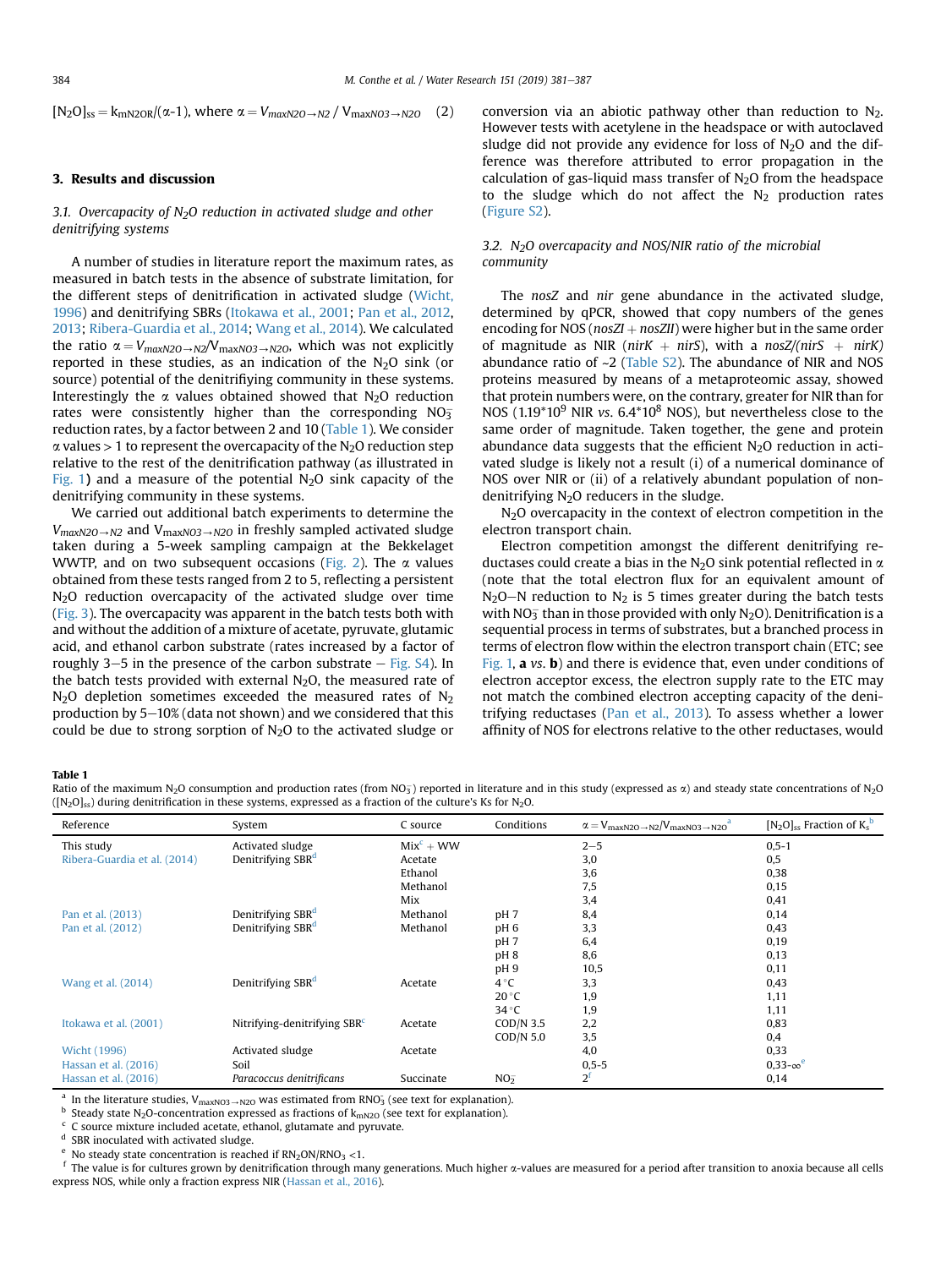

<span id="page-4-0"></span>

**Fig. 2.** Example of parallel N<sub>2</sub>O (a) and NO<sub>3</sub> (b) batch incubation tests with the activated sludge collected on one of the sampling days. The maximum N<sub>2</sub>O reduction and N<sub>2</sub>O production rates of the sludge ( $V_{maxN2O\rightarrow N2}$ ; labelled A and  $V_{maxN03\rightarrow N2O}$ ; labelled B - in µmol N vial<sup>-1</sup> h<sup>-1</sup>) were obtained from the linear regression of the data points during the first hour of the experiments (see Fig. 3b). (c) Cumulative electron flux to denitrification in the two treatments.

affect the NOS overcapacity highlighted above (electron competition being absent in our determination of  $V_{maxN2O\rightarrow N2}$ ) we performed additional batch tests providing N<sub>2</sub>O and NO $_3^-$  to the sludge simultaneously. In the presence of both  $N_2O$  and  $NO_3^-$  the total flux going through NOS decreased compared to the  $N_2O$ -only experiments (indicating at least some degree of electron competition) but N<sub>2</sub>O overcapacity persisted, providing evidence that NOS can effectively compete with the other denitrifying reductases (Fig. 3c). Similar conclusions can be reached from the results of batch experiments with denitrifying SBR cultures in [Ribera-Guardia et al.](#page-6-0) [\(2014\)](#page-6-0) and [Pan et al. \(2013\)](#page-6-0), though it remains to be seen if the competitiveness of NOS would persist under, for example, more extreme conditions of C limitation, pH, microaerophilic conditions, etc.

#### 3.3. Implications for full-scale WWT systems

Given the literature survey and our results, it would seem that (1) a varying degree of  $N<sub>2</sub>O$  reduction overcapacity is universal in denitrifying (heterotrophic) communities  $-$  true for a broad range of pH and temperature values, COD/N ratios, organic electron donors, and irrespective of whether microbial cultures are exposed to fully anoxic or alternatingly oxic-anoxic conditions or electron competition phenomena, and (2) that this NOS overcapacity is a physiological characteristic of denitrifying microorganisms rather than a result of the genetic potential of the microbial community. Indeed, NOS overcapacity has also been (non-explicitly) reported for pure cultures of the full-fledged denitrifier Paracoccus denitrificans: with conversion rates of  $N_2O-N$  2 to 6 times higher than those of NO $_{2}^{-}$  depending on whether the culture had been exposed to oxic conditions shortly before a switch to anoxia or had been growing for a number of generations under anoxic conditions ([Bergaust et al., 2012;](#page-5-0) [Hassan et al., 2016](#page-5-0)).

We are not aware of a conserved regulatory or post-regulatory mechanism hardwiring denitrifying cells to overexpress the  $N<sub>2</sub>O$ reduction step relative to the other denitrification steps. The existence of such a mechanism would be a surprising explanation given the diversity of denitrifying regulatory phenotypes found even within a same genus [\(Liu et al., 2013](#page-5-0)). Furthermore, given that protein numbers of NOS were lower than NIR, NOS overcapacity is more likely to be a result of enzyme activity or electron affinity than of gene overexpression. Whatever the mechanism behind it, a hardwired NOS overcapacity could be a competitive strategy



Fig. 3. Overcapacity on  $N_2O$  reductase activity in the activated sludge samples. (a) Example of how the data from the batch experiments in Fig. 2 was used to calculate  $\alpha$ . For simplicity – we derived V<sub>maxNO3</sub>–<sub>N2O</sub> from the production rate of N<sub>2</sub> during the batch tests with NO<sub>3</sub>, given that N<sub>2</sub>O-N accounted for less than 1% of N<sub>2</sub>–N produced during the first hour. The N<sub>2</sub> production rate is a proxy for the N or e<sup>-</sup> - equivalent flux through NOS. (b)  $\alpha$  values determined from the N<sub>2</sub> production rates shown in Figure S4 on different sampling days with  $(+C)$  and without  $(-C)$  the addition of the cocktail of carbon substrates. (c) Example of N<sub>2</sub> production rates during a batch experiment provided with N<sub>2</sub>O (A) or  $NO_3^-$  (B) or both  $N_2O$  and  $NO_3^-$  simultaneously (C).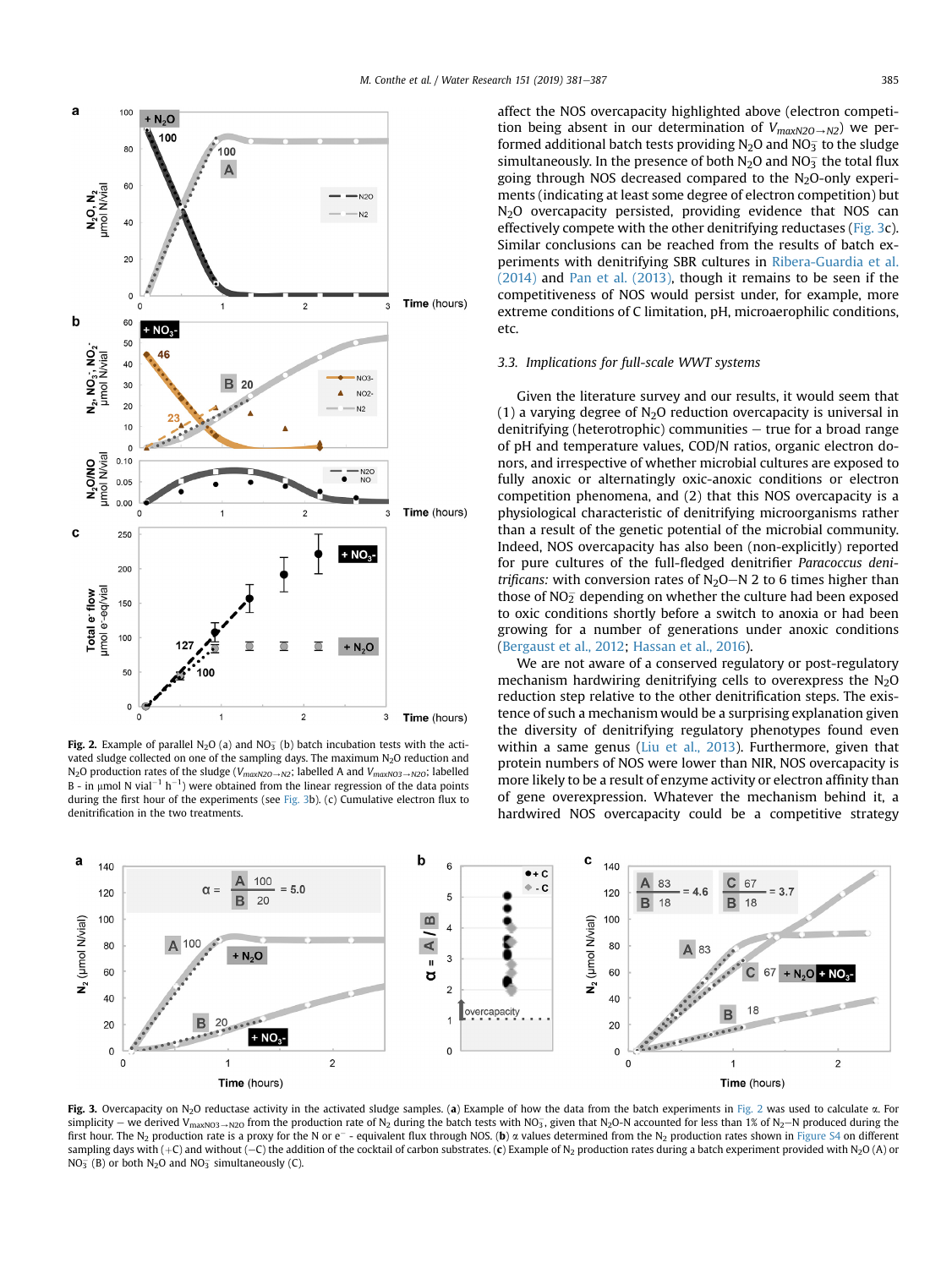<span id="page-5-0"></span>evolved to maximize the effective electron accepting capacity of denitrifying cells, which could be particularly advantageous in systems like WWTP with frequently fluctuating availability of electron donor and electron acceptor limitations (e.g. we estimated that any given denitrifying species in the Bekkelaget activated sludge would be exposed to oxic/anoxic transitions in the range of  $12-104$  times per generation - see Figure S1).

Unfortunately, an overcapacity of N<sub>2</sub>O reduction (which reflects maximum conversion rates under substrate excess) is not a guarantee that  $N_2O$  will not accumulate and be emitted to the atmosphere in a wastewater system. The affinity constant  $(K<sub>s</sub>)$  of the culture for the  $N_2O$  determines the steady state  $N_2O$  concentration  $([N<sub>2</sub>O]<sub>ss</sub>)$  at which the denitrifying community changes from being a net source of  $N<sub>2</sub>O$  to become a net sink, and relatively high steady state  $N_2O$  concentrations during denitrification imply a greater likelihood of  $N_2O$  stripping into the gas phase (the degree of which will depend on the gas-liquid mass transfer of the system). Using the data obtained in literature and in this study, we estimate the steady state N<sub>2</sub>O concentrations to be in the range of  $0.1-1.1*K<sub>s</sub>$ ([Table 1](#page-3-0)), and assuming  $K_s$  values for  $N_2O$  in the range of  $0.6-3.4 \mu M$  (based on K<sub>m</sub> values determined by Hassan et al., 2016 and [Pouvreau et al., 2008\)](#page-6-0), this would mean concentrations of  $0.07 - 3.74$  µM, equivalent to a partial pressure range 2–100\*10 $^{-6}$  atm at  $\,10\,^{\circ}$ C (given a solubility of N $_{2}$ O of 0.039 mol  $\mathsf{L}^{-1}$ atm $^{-1})$  or a concentration range of 2 $-$ 100 ppmv of N $_2$ O in the gas phase (if in equilibrium with the liquid). This relatively low concentration range suggests that denitrification is likely to be a net sink for  $N<sub>2</sub>O$  in activated sludge systems, able to consume part of the  $N<sub>2</sub>O$  produced by nitrification or abiotic reactions.

The observation that  $N_2O$  reduction overcapacity in denitrifying communities is widespread should be considered in modeling efforts and in the development of  $N<sub>2</sub>O$  mitigation strategies during nitrogen removal from wastewater. For example, carrousel-type systems, or MLE systems with increased recirculation rates, could be less prone to emissions than e.g. MLE systems with a low recirculation rate since, microbial communities are subjected to more frequent oxic-anoxic shifts. Under such conditions nitrification derived  $N_2O$  would be more rapidly transferred to the anoxic zones and readily consumed by  $N_2O$  reducing microorganisms, instead of being stripped to the atmosphere.

#### 4. Conclusions

- The N<sub>2</sub>O reducing capacity of denitrifying microbial communities generally exceeds their capacity to produce  $N_2O$  by a factor of 2–10, making denitrification a potential  $N_2O$  sink in wastewater treatment systems, scavenging N<sub>2</sub>O derived not only from denitrification but also from ammonium oxidation and abiotic reactions of NO $_{2}^{-}.$
- Numbers in the same order of magnitude of NIR and NOS, both in terms of genes and proteins, suggest that the overcapacity observed in denitrifying systems is a characteristic of denitrifier physiology, rather than a consequence of the genetic composition of the microbial community.

#### Declaration of interests

X The authors declare that they have no known competing financial interests or personal relationships that could have appeared to influence the work reported in this paper.

The authors declare the following financial interests/personal relationships which may be considered as potential competing interests:

#### Acknowledgements

The authors would like to warmly thank Bekkelaget (Morten Rostad Haugen, Tommy Angeltvedt, Jessica Gunnarsson) and VEAS workers (Anne-Kari Marsteng and Ida Skaar).

This work was funded by the European Commission (Marie Curie ITN NORA, FP7- 316472).

#### Appendix A. Supplementary data

Supplementary data to this article can be found online at [https://doi.org/10.1016/j.watres.2018.11.087.](https://doi.org/10.1016/j.watres.2018.11.087)

#### References

- [Bergaust, L., van Spanning, R.J.M., Frostegård, A., Bakken, L.R., 2012. Expression of](http://refhub.elsevier.com/S0043-1354(18)31031-5/sref1) nitrous oxide reductase in Paracoccus denitrificans [is regulated by oxygen and](http://refhub.elsevier.com/S0043-1354(18)31031-5/sref1) [nitric oxide through FnrP and NNR. Microbiology 158, 826](http://refhub.elsevier.com/S0043-1354(18)31031-5/sref1)-[834.](http://refhub.elsevier.com/S0043-1354(18)31031-5/sref1)
- [Braman, R.S., Hendrix, S.A., 1989. Nanogram nitrite and nitrate determination in](http://refhub.elsevier.com/S0043-1354(18)31031-5/sref2) [environmental and biological materials by vanadium\(III\) reduction with](http://refhub.elsevier.com/S0043-1354(18)31031-5/sref2) [chemiluminescence detection. Anal. Chem. 61, 2715](http://refhub.elsevier.com/S0043-1354(18)31031-5/sref2)-[2718.](http://refhub.elsevier.com/S0043-1354(18)31031-5/sref2)
- [Cox, R.D., 1980. Determination of nitrate and nitrite at the parts per billion level by](http://refhub.elsevier.com/S0043-1354(18)31031-5/sref3) [chemiluminescence. Anal. Chem. 52, 332](http://refhub.elsevier.com/S0043-1354(18)31031-5/sref3)-[335.](http://refhub.elsevier.com/S0043-1354(18)31031-5/sref3)
- [Daelman, M.R.J., van Voorthuizen, E.M., van Dongen, L.G.J.M., Volcke, E.I.P., van](http://refhub.elsevier.com/S0043-1354(18)31031-5/sref4) [Loosdrecht, M.C.M., 2013. Methane and nitrous oxide emissions from municipal](http://refhub.elsevier.com/S0043-1354(18)31031-5/sref4) [wastewater treatment - results from a long-term study. Water Sci. Technol. 67,](http://refhub.elsevier.com/S0043-1354(18)31031-5/sref4) [2350](http://refhub.elsevier.com/S0043-1354(18)31031-5/sref4)-[2355.](http://refhub.elsevier.com/S0043-1354(18)31031-5/sref4)
- [Daelman, M.R.J., van Voorthuizen, E.M., van Dongen, U.G.J.M., Volcke, E.I.P., van](http://refhub.elsevier.com/S0043-1354(18)31031-5/sref5) Loosdrecht, M.C.M., 2015. Seasonal and diurnal variability of  $N_2O$  emissions [from a full-scale municipal wastewater treatment plant. Sci. Total Environ. 536,](http://refhub.elsevier.com/S0043-1354(18)31031-5/sref5)  $1 - 11.$  $1 - 11.$  $1 - 11.$
- [Foley, J., de Haas, D., Yuan, Z., Lant, P., 2010. Nitrous oxide generation in full-scale](http://refhub.elsevier.com/S0043-1354(18)31031-5/sref6) [biological nutrient removal wastewater treatment plants. Water Res. 44,](http://refhub.elsevier.com/S0043-1354(18)31031-5/sref6)  $831 - 844.$  $831 - 844.$  $831 - 844.$
- [Graf, D.R.H., Jones, C.M., Hallin, S., 2014. Intergenomic comparisons highlight](http://refhub.elsevier.com/S0043-1354(18)31031-5/sref7) modularity of the denitrifi[cation pathway and underpin the importance of](http://refhub.elsevier.com/S0043-1354(18)31031-5/sref7) community structure for N<sub>2</sub>O emissions. PLoS One 9 e114118.
- Hallin, S., Philippot, L., Löffl[er, F.E., Sanford, R.A., Jones, C.M., 2018. Genomics and](http://refhub.elsevier.com/S0043-1354(18)31031-5/sref8) ecology of novel N<sub>2</sub>O-reducing microorganisms. Trends Microbiol. 26, 43–[55.](http://refhub.elsevier.com/S0043-1354(18)31031-5/sref8)
- Hassan, J., Qu, Z., Bergaust, L.L., Bakken, L.R., 2016. Transient accumulation of NO<sub>2</sub> and  $N_2O$  during denitrifi[cation explained by assuming cell diversi](http://refhub.elsevier.com/S0043-1354(18)31031-5/sref9)fication by stochastic transcription of denitrifi[cation genes. PLOS Comput. Biol. PLoS](http://refhub.elsevier.com/S0043-1354(18)31031-5/sref9) [Comput Biol 12](http://refhub.elsevier.com/S0043-1354(18)31031-5/sref9).
- [Itokawa, H., Hanaki, K., Matsuo, T., 2001. Nitrous oxide production in high-loading](http://refhub.elsevier.com/S0043-1354(18)31031-5/sref10) [biological nitrogen removal process under low cod/n ratio condition. Water Res.](http://refhub.elsevier.com/S0043-1354(18)31031-5/sref10) [35, 657](http://refhub.elsevier.com/S0043-1354(18)31031-5/sref10)-[664](http://refhub.elsevier.com/S0043-1354(18)31031-5/sref10).
- [Kampschreur, M.J., Kleerebezem, R., de Vet, W.W.J.M., van Loosdrecht, M.C.M., 2011.](http://refhub.elsevier.com/S0043-1354(18)31031-5/sref11) [Reduced iron induced nitric oxide and nitrous oxide emission. Water Res. 45,](http://refhub.elsevier.com/S0043-1354(18)31031-5/sref11) [5945](http://refhub.elsevier.com/S0043-1354(18)31031-5/sref11)-[5952](http://refhub.elsevier.com/S0043-1354(18)31031-5/sref11).
- [Kampschreur, M.J., Temmink, H., Kleerebezem, R., Jetten, M.S.M., van](http://refhub.elsevier.com/S0043-1354(18)31031-5/sref12) [Loosdrecht, M.C.M., 2009. Nitrous oxide emission during wastewater treatment.](http://refhub.elsevier.com/S0043-1354(18)31031-5/sref12) [Water Res. 43, 4093](http://refhub.elsevier.com/S0043-1354(18)31031-5/sref12)-[4103](http://refhub.elsevier.com/S0043-1354(18)31031-5/sref12).
- [Kampschreur, M.J., van der Star, W.R.L., Wielders, H. a, Mulder, J.W., Jetten, M.S.M.,](http://refhub.elsevier.com/S0043-1354(18)31031-5/sref13) [van Loosdrecht, M.C.M., 2008. Dynamics of nitric oxide and nitrous oxide](http://refhub.elsevier.com/S0043-1354(18)31031-5/sref13) [emission during full-scale reject water treatment. Water Res. 42, 812](http://refhub.elsevier.com/S0043-1354(18)31031-5/sref13)-[826](http://refhub.elsevier.com/S0043-1354(18)31031-5/sref13).
- [Ku](http://refhub.elsevier.com/S0043-1354(18)31031-5/sref14)c[era, I., 2003. Passive penetration of nitrate through the plasma membrane of](http://refhub.elsevier.com/S0043-1354(18)31031-5/sref14) Paracoccus denitrifi[cans and its potentiation by the lipophilic tetraphenyl](http://refhub.elsevier.com/S0043-1354(18)31031-5/sref14)[phosphonium cation. Biochim. Biophys. Acta Bioenerg. 1557, 119](http://refhub.elsevier.com/S0043-1354(18)31031-5/sref14)-[124](http://refhub.elsevier.com/S0043-1354(18)31031-5/sref14).
- [Law, Y., Ye, L., Pan, Y., Yuan, Z., 2012. Nitrous oxide emissions from wastewater](http://refhub.elsevier.com/S0043-1354(18)31031-5/sref15) [treatment processes. Philos. Trans. R. Soc. Lond. B Biol. Sci. 367, 1265](http://refhub.elsevier.com/S0043-1354(18)31031-5/sref15)–[1277.](http://refhub.elsevier.com/S0043-1354(18)31031-5/sref15)
- [Liu, B., Mao, Y., Bergaust, L., Bakken, L.R., Frostegård, Å., 2013. Strains in the genus](http://refhub.elsevier.com/S0043-1354(18)31031-5/sref16) Thauera [exhibit remarkably different denitri](http://refhub.elsevier.com/S0043-1354(18)31031-5/sref16)fication regulatory phenotypes. [Environ. Microbiol. 15, 2816](http://refhub.elsevier.com/S0043-1354(18)31031-5/sref16)-[2828](http://refhub.elsevier.com/S0043-1354(18)31031-5/sref16).
- [Lu, H., Chandran, K., 2010. Factors promoting emissions of nitrous oxide and nitric](http://refhub.elsevier.com/S0043-1354(18)31031-5/sref17) [oxide from denitrifying sequencing batch reactors operated with methanol and](http://refhub.elsevier.com/S0043-1354(18)31031-5/sref17)<br>[ethanol as electron donors. Biotechnol. Bioeng. 106, 390](http://refhub.elsevier.com/S0043-1354(18)31031-5/sref17)–[398](http://refhub.elsevier.com/S0043-1354(18)31031-5/sref17).
- [Lycus, P., Lovise B](http://refhub.elsevier.com/S0043-1354(18)31031-5/sref18)ø[thun, K., Bergaust, L., Shapleigh, J.P., Bakken, L.R., Frostegård, Å.,](http://refhub.elsevier.com/S0043-1354(18)31031-5/sref18) [2017. Phenotypic and genotypic richness of denitri](http://refhub.elsevier.com/S0043-1354(18)31031-5/sref18)fiers revealed by a novel [isolation strategy. Nat. Publ. Gr. 11, 2219](http://refhub.elsevier.com/S0043-1354(18)31031-5/sref18)-[2232](http://refhub.elsevier.com/S0043-1354(18)31031-5/sref18).
- [Mao, Y., Bakken, L.R., Zhao, L., Frostegård, Å., 2008. Functional robustness and gene](http://refhub.elsevier.com/S0043-1354(18)31031-5/sref19) pools of a wastewater nitrifi[cation reactor: comparison of dispersed and intact](http://refhub.elsevier.com/S0043-1354(18)31031-5/sref19) biofi[lms when stressed by low oxygen and low pH. In: FEMS Microbiology](http://refhub.elsevier.com/S0043-1354(18)31031-5/sref19) [Ecology, pp. 167](http://refhub.elsevier.com/S0043-1354(18)31031-5/sref19)-[180](http://refhub.elsevier.com/S0043-1354(18)31031-5/sref19).
- [Mielczarek, A.T., Saunders, A.M., Larsen, P., Albertsen, M., Stevenson, M., Nielsen, J.L.,](http://refhub.elsevier.com/S0043-1354(18)31031-5/sref20) [Nielsen, P.H., 2013. The Microbial Database for Danish wastewater treatment](http://refhub.elsevier.com/S0043-1354(18)31031-5/sref20) [plants with nutrient removal \(MiDas-DK\) - a tool for understanding activated](http://refhub.elsevier.com/S0043-1354(18)31031-5/sref20) [sludge population dynamics and community stability. Water Sci. Technol. 67,](http://refhub.elsevier.com/S0043-1354(18)31031-5/sref20)  $2519 - 2526$  $2519 - 2526$  $2519 - 2526$
- Molstad, L., Dörsch, P., Bakken, L.R., 2007. Robotized incubation system for monitoring gases ( $O_2$ , NO, N<sub>2</sub>O N<sub>2</sub>) in denitrifying cultures. J. Microbiol. Methods 71,